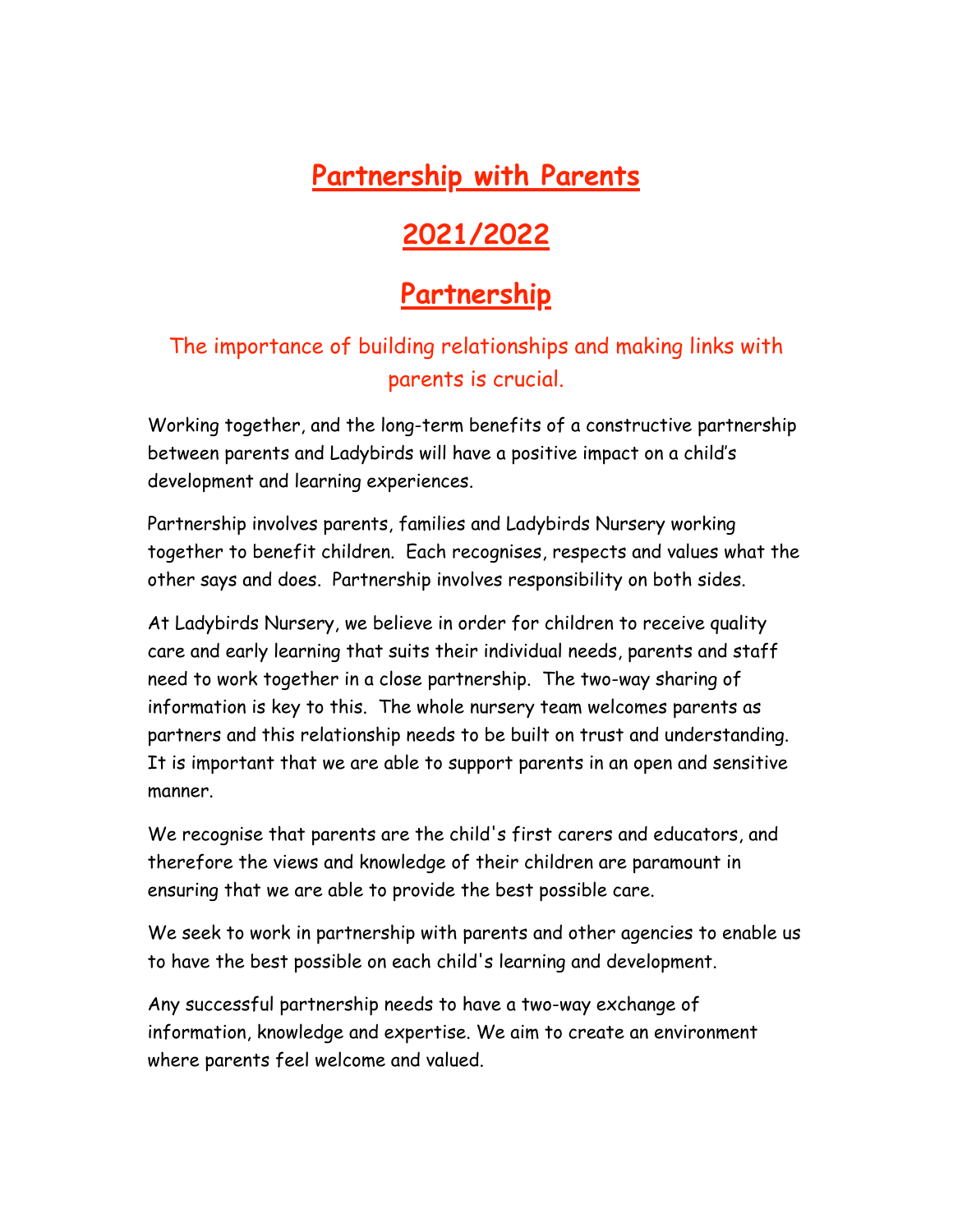The following information is available on the website:

- How the EYFS is being delivered at nursery, and how parents/carers can access more information
- The range and types of activities and experiences provided for the children, the daily routine of the nursery and how parents/carers can share learning at home
- How we can support children with special needs and disabilities
- Food and Drink for the children
- The policies and procedures
- Staff at nursery and a telephone number for parents to contact us in an emergency.

We will seek to achieve this by implementing the following:

- We have regular newsletters available to read on the website. They also get sent to parents via tapestry.
- Parents evening twice a year.
- **[?]** Key person system in place.
- The policies and procedures are available on the website for anyone to read. We also have a monthly policy from September 2021 that we put on Tapestry. This policy changes every month.
- We have a comprehensive website where monthly information is displayed
- We use ASQ as our starting points for all children. This forms the base of the planning and foundations for children whilst at nursery.
- We invite parents into the office to complete paperwork before the child starts nursery
- Information given to us by parents about their child is treated as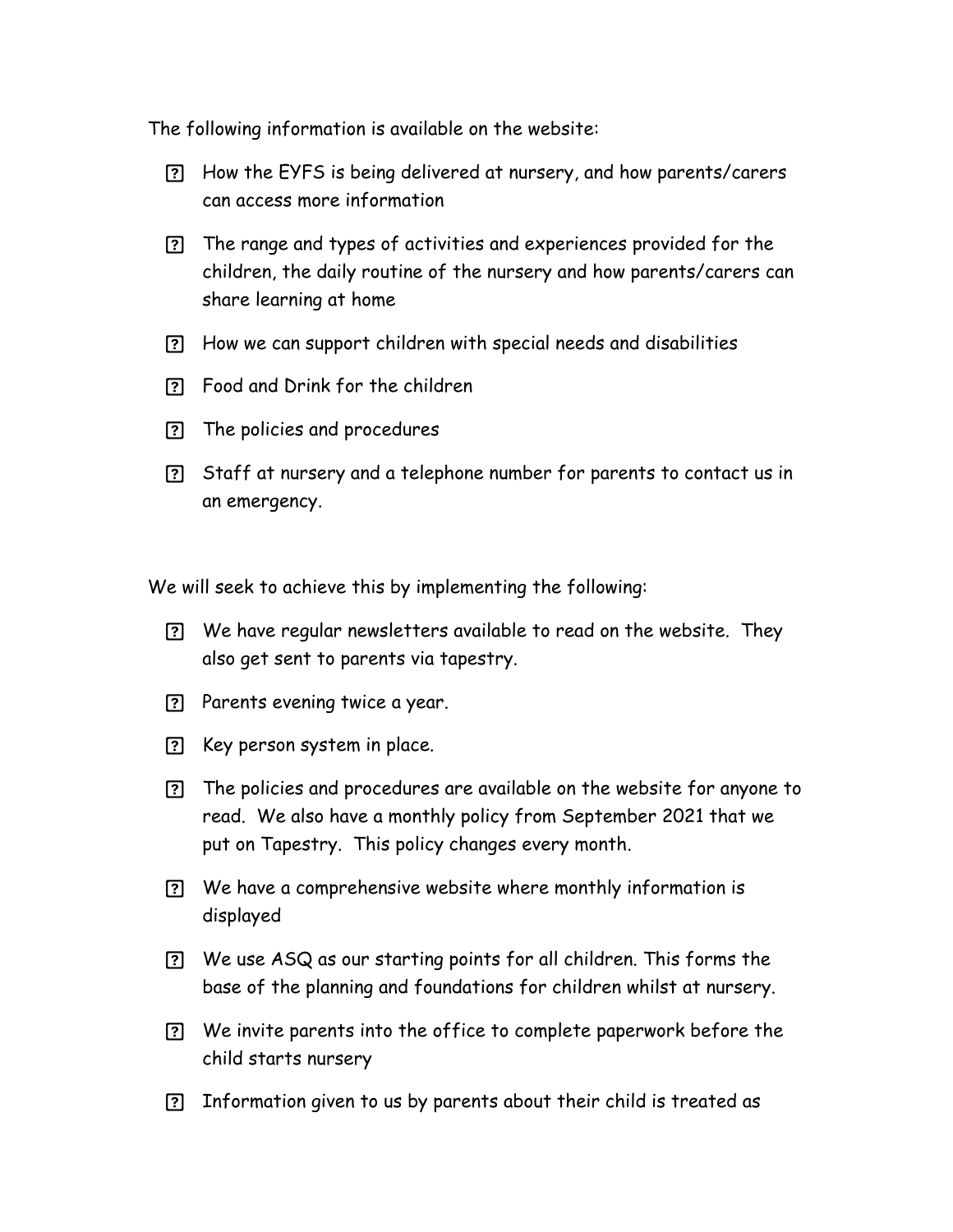private and confidential. (Unless there is a safeguarding issue)

- Parents are requested to update their contact details when necessary, home address and phone numbers
- There is always an opportunity at the end of the day to speak to staff who have cared for the child during the day, to discuss any issues, or general information.
- Parents are encouraged to continue learning at home to support their child's development. Parents are encouraged to contribute to the child's online Tapestry development file.
- We encourage parents to speak to their child in their native language, and ask for key words that we can speak to the children in.
- We share information with parents regarding any potential special educational needs, (see SEN policy for more details)
- We communicate via tapestry if the parents/carers require this service.
- We have a Facebook page where information is placed when necessary.
- We have an extensive website where you can find information regarding the nursery. The website is:

#### [www.ladybirdsnurserybolton.co.uk](http://www.ladybirdsnurserybolton.co.uk)

#### Families who have English as an additional language

Ladybirds is committed to ensuring all families feel welcome and included in the nursery. We support children within the nursery who have English as an additional language by using lots of visual aids and trying as best we can to use some key words. We do use some multi-language books whenever possible.

We will use the multi lingual service that Google provides to communicate with parents with English as an additional language.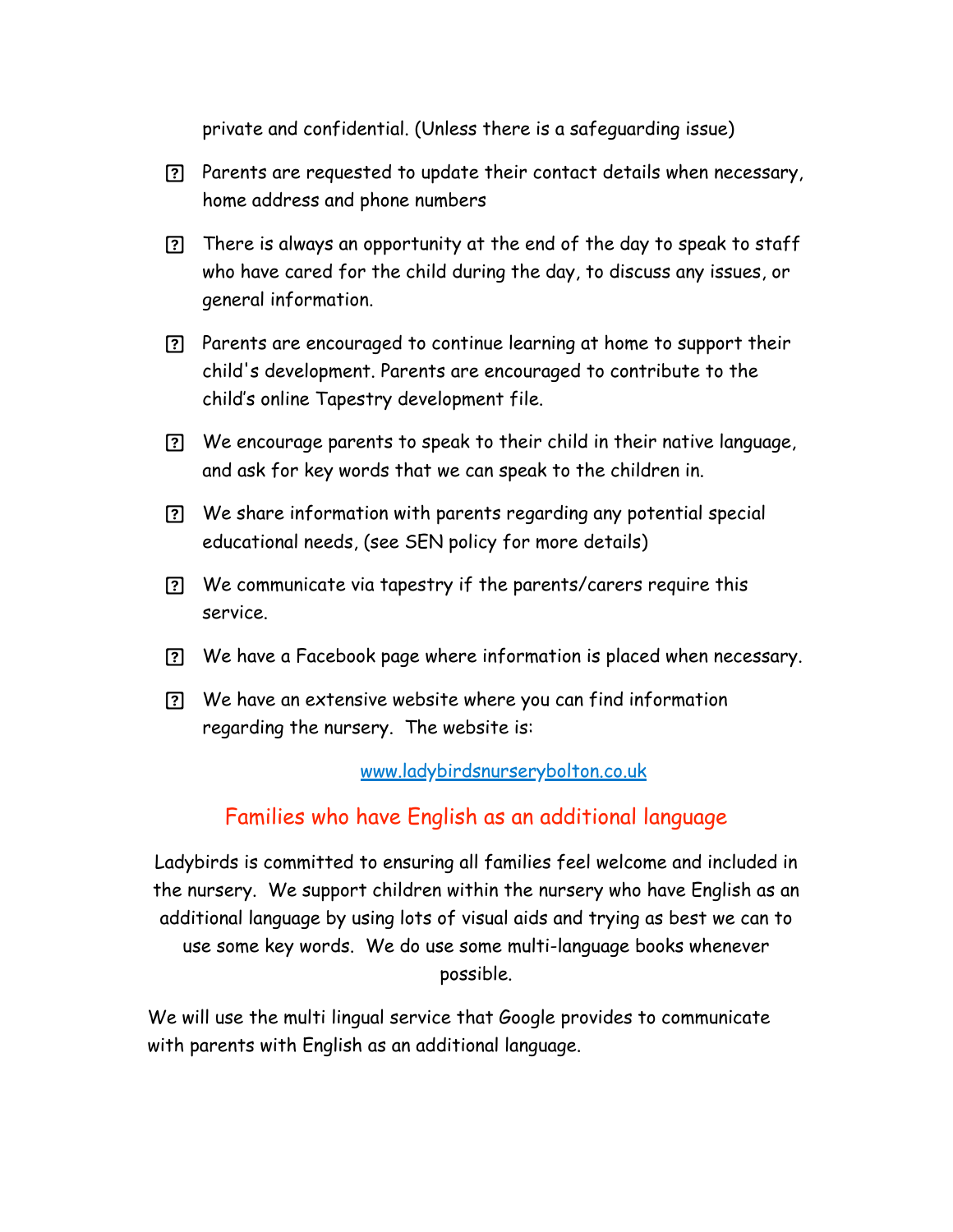### Settling In Sessions

We understand that leaving your child can be a difficult process, but by working with parents, we feel we have devised the best possible settling in programme. We feel that we need to leave it up to the parents to decide when they are ready to leave their child in our care.

Parents are invited to come into nursery and talk to the staff about their child, due to Covid, we still ask that parents do not enter the children's rooms. They are welcome to sit in another room and wait in the building for the settling in hour to be completed.

Parents are invited to talk to our nursery chef regarding any dietary requirements needed.

Policy Issued January 2016

Date to be Reviewed January 2017

Date Reviewed July 2016

Date to be Reviewed July 2017

Reviewed May 2017

Date to be Reviewed May 2018

Date Reviewed May 2018

Date to be Reviewed May 2018

Date Reviewed April 2019

Date to be Reviewed April 2020

Date Reviewed June 2020 (Additional Covid 19 Information)

Date to be Reviewed August 2020

Date Reviewed September 2021 (Covid information changed)